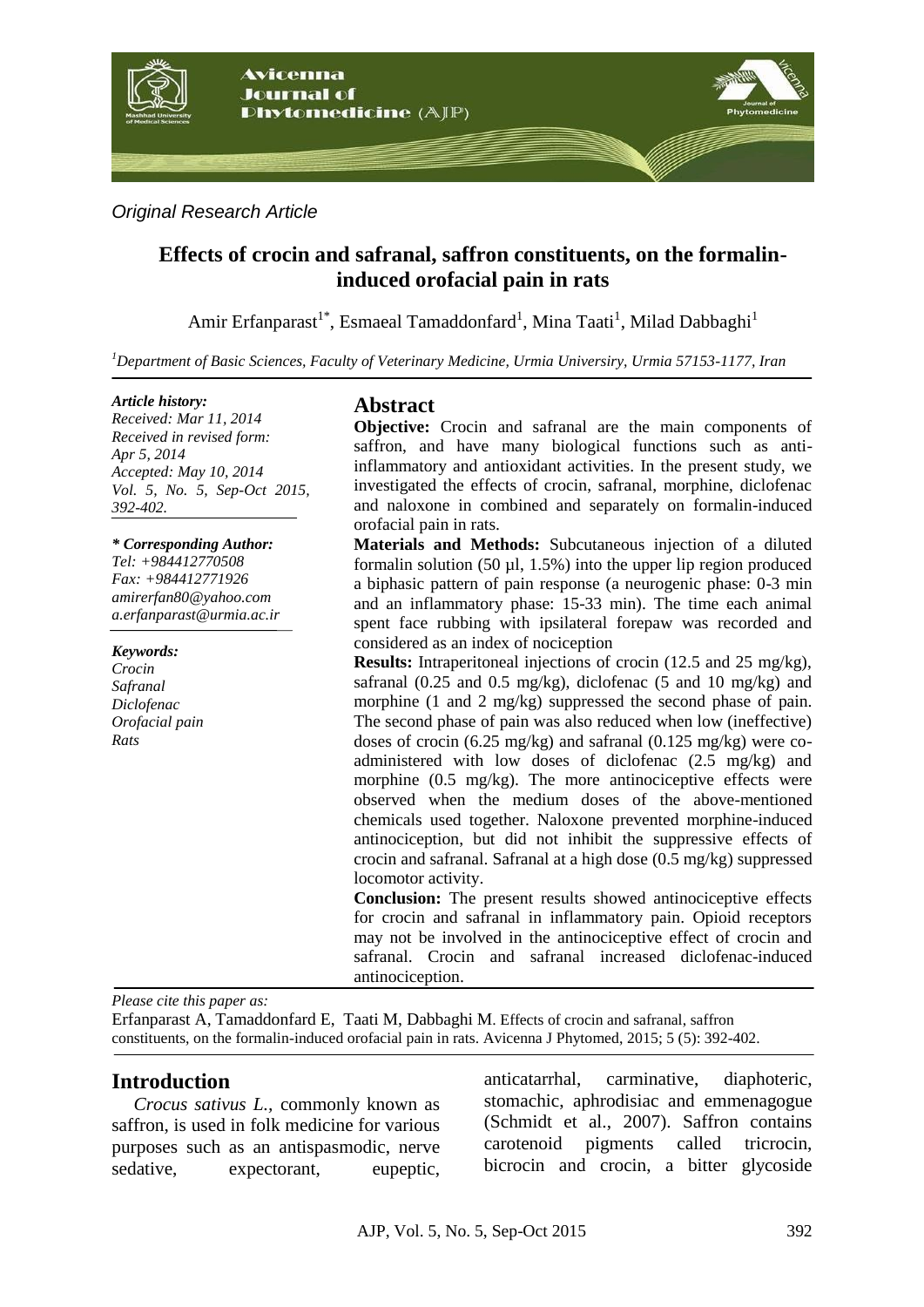called picrocrocin, and the volatile, aromatic substance safranal (Rios et al., 1996). Crocin, picrocrocin and safranal are responsible for saffron exclusive color, taste and odor, respectively (Melnyk et al., 2010). Pharmacological studies have demonstrated antiepileptic, anti-oxidative, anti-inflammatory, neuroprotective, memory improvement and anti-diabetic effects for crocin and safranal (Assimopolou et al., 2005; Nam et al., 2010; Gadrdoost et al., 2011; Boskabady et al., 2012; Tamaddonfard et al., 2012; Tamaddonfard et al., 2013a, b, c, d). Recent studies have showed anitinociceptive effects for crocin and safranal in various models of pain. Crocin suppressed corneal nociception and formalin-induced pain in rats (Tamaddonfard and Hamzeh-Gooshchi, 2010a, b). Hosseinzadeh and Shariaty (2007) showed antinociceptive and antiinflammatory properties for safranal in the formalin, writhing and hot plate tests of nociception in mice. Moreover, crocin attenuated cold and mechanical allodynia induced by intraplantar injection of carrageenan in rats (Tamaddonfard et al., 2013c). Amin and Hosseinzadeh (2012) showed that safranal decreased the intensity of pain responses in chronic constriction injury model of neuropathic pain in rats. In addition, another study reported that neuropathic pain responses induced by sciatic nerve crush injury were suppressed by safranal (Tamaddonfard et al., 2013d).

The orofacial region is one of the most densely innervated (by the trigeminal nerve) areas of the body, which focuses some of the most acute and chronic pains (Sessle, 2011). Pain information from the oral and facial structures including upper lip, mucosa of nose, lower lip and chin, cornea, conjunctiva are transmitted through maxillary, mandibular and ophthalmic divisions of trigeminal nerve to the trigeminal brainstem sensory nuclear complex where they relay to higher levels of the brain (Guy et al., 2005). Opioid receptors agonist, morphine, and cyclooxygenase pathways product inhibitors (NSAIDs: non-steroidal antiinflammatory drugs) are the most commonly used drugs in management of orofacial pain (Ganzberg, 2010; Sarlani et al., 2005). Due to the side effects of NSAIDs (Suleyman et al., 2007) and morphine (Benyamin et al., 2008), there is a great interest in natural compounds, such as dietary supplements and herbal remedies, which have been used for centuries to reduce pain and inflammation (Marron et al., 2010).

There are some reports that the anatomical and physiological consequences of nerve injuries of the trigeminal system differ from those seen after peripheral nerve injury (Bongenhielm et al., 1999; Tal and Devor, 1992). Although some scholars have showed anitinociceptive effects for crocin and safranal in various models of pain (Tamaddonfard and Hamzeh-Gooshchi, 2010a, b; Amin and Hosseinzadeh, 2012), effects of crocin and safranal on the orofacial pain in rats have not been investigated yet. The above considerations raised our interest on the issue of testing the effect of crocin and safranal in orofacial pain. To clarify the possible mechanisms of action , we used morphine, naloxone and diclofenac in combined treatments with crocin and diclofenac.

The orofacial formalin test was introduced by Clavelou et al. (1989) and completed by Clavelou et al. (1995). This model of orofacial pain has been frequently used with success in the study of the pain mechanisms originating from orofacial region (Chichorro et al., 2004; Duale et al., 2007; Burgos et al., 2010; Erfanparast et al., 2014).

# **Materials and Methods Animals**

Healthy adult male Wistar rats, weighing 230–260 g were used in this study. The animals were provided from rat house of Laboratory of Physiology of Faculty of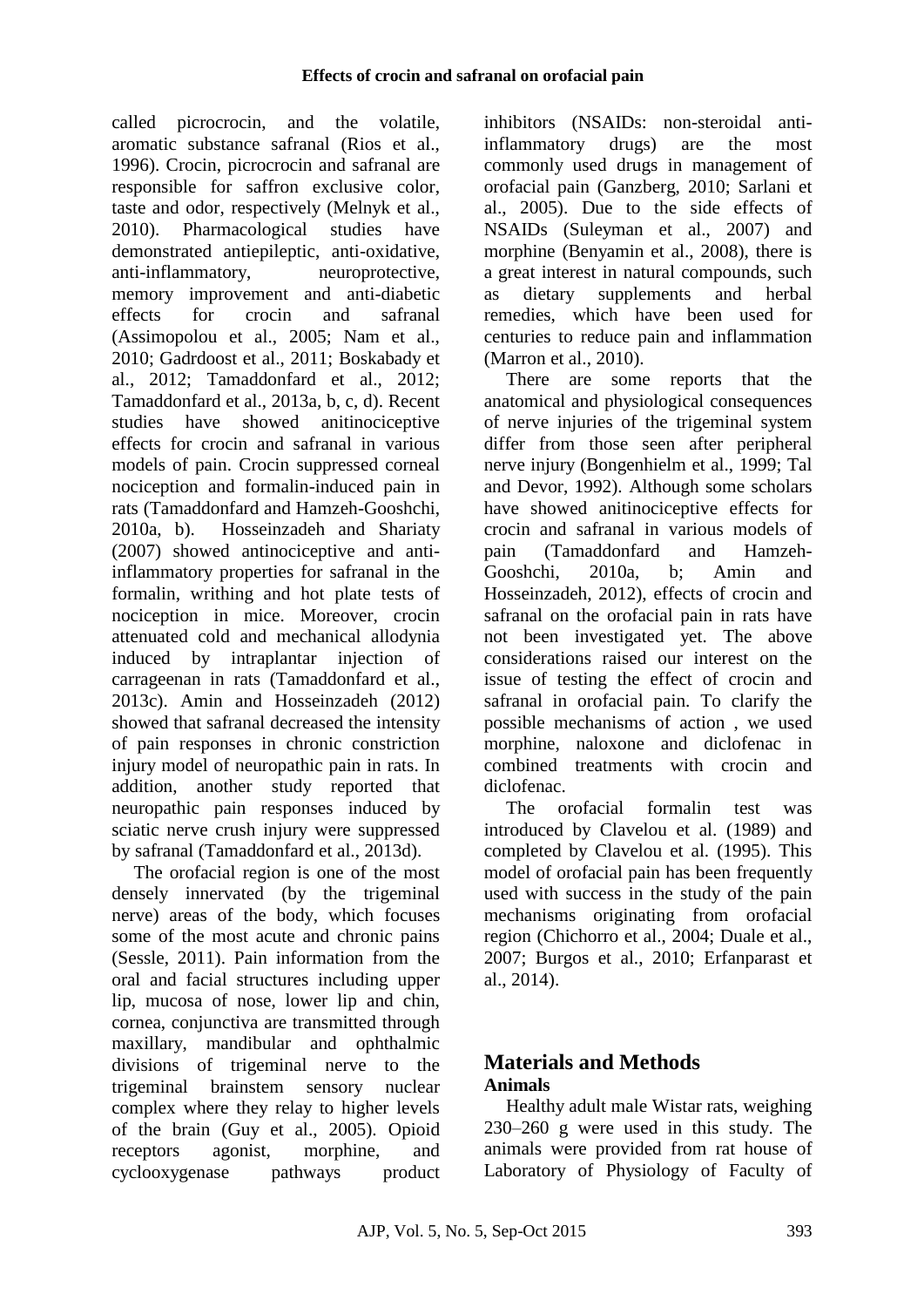Veterinary Medicine of Urmia University. Rats were maintained in groups of six per cage in a 12 h light-dark cycle (light on at 07:00 h) at a controlled ambient temperature (22  $\pm$  0.5 ° C) with ad libitum food and water. Six rats were used in each experiment. All experiments were performed between 12:00 h and 17: 00 h. All research and animal care procedures were approved by the Veterinary Ethics Committee of the Faculty of Veterinary Medicine of Urmia University, and were performed in accordance with the National Institutes of Health Guide for Care and Use of Laboratory Animals.

## **Drugs**

Drugs used in this study included crocin (Fluka, Germany), safranal, diclofenac sodium, naloxone hydrochloride (Sigma-Aldrich, USA) and morphine sulfate (Temad, Iran). Crocin, diclofenac, morphine and naloxone were dissolved in normal saline. Safranal was dissolved in liquid paraffin (Amin and Hosseinzadeh, 2012; Tamaddonfard et al., 2013c).

## **Treatment groups**

In the present study, 156 male Wistar rats were divided into 26 groups with six rats in each group as follows: Groups 1 and 2 received normal saline and paraffin, respectively. Groups 3, 4, 5, 6, 7, 8, 9, 10, 11, 12, 13 and 14 received crocin at doses of 6.25, 12.5 and 25 mg/kg, safranal at doses of 0.125, 0.25 and 0.5 mg/kg, morphine at doses of 0.5, 1 and 2 mg/kg and diclofenac at doses of 2.5, 5 and 10 mg/kg, respectively. Groups 15, 16, 17, 18 treated with crocin (6.25 mg/kg) plus morphine (0.5 mg/kg), safranal (0.125 mg/kg) plus morphine (0.5 mg/kg), crocin  $(12.5 \text{ mg/kg})$  plus morphine  $(1 \text{ mg/kg})$  and safranal (0.25 mg/kg) plus morphine (1 mg/kg), respectively. Groups 19, 20, 21 and 22 received crocin (6.25 mg/kg) plus diclofenac (2.5 mg/kg), safranal (0.125 mg/kg) plus diclofenac (2.5 mg/kg), crocin  $(12.5 \text{ mg/kg})$  plus diclofenac  $(5 \text{ mg/kg})$  and safranal (0.25 mg/kg) plus diclofenac (5 mg/kg), respectively. Groups 23, 24, 25 and 26 treated with naloxone (2 mg/kg), naloxone (2 mg/kg) plus morphine (2 mg/kg), naloxone (2 mg/kg) plus crocin (25 mg/kg) and naloxone (2 mg/kg) plus safranal (0.5 mg/kg). Crocin, safranal, morphine, naloxone and diclofenac were intraperitoneally injected before subcutaneous injection of formalin.

## **Formalin-induced orofacial pain**

Formalin-induced orofacial pain was performed according to the method described by Raboisson and Dallel (2004) and Tamaddonfard et al. (2011). Each rat was placed in plexiglass observation chamber (30 cm  $\times$  30 cm  $\times$  30 cm) with a mirror mounted at 45° beneath the floor to allow an unobstructed view of the orofacial region. After a 30-min adaptation period, 50 µl of 1.5% diluted formalin solution was subcutaneously injected into the left side of upper lip just lateral to the nose using a 30 gauge injection needle. Immediately following formalin injection, the rat was returned into the observation chamber. The time each animal spent face rubbing with ipsilateral forepaw was recorded (using a stopwatch), in consecutive 3-min blocks over a period of 45 min, and was considered as an index of nociception. Subcutaneous injection of formalin (0.2– 10%) into the upper lip induced a stereotyped response characterized by two well distinct phases (Clavelou et al., 1989; Clavelou et al., 1995; Raboisson and Dallel, 2004; Tamaddonfard et al., 2011). Data collected between 0 and 3 min postformalin injection represented first (neurogenic) phase and data collected between 15 and 33 min after injection of formalin represented second (inflammatory) phase as described by Tamaddonfard et al. (2011). All the observers were blinded to the protocol of the study.

## **Locomotor activity**

Locomotor activity was assessed in an open-field test as described previously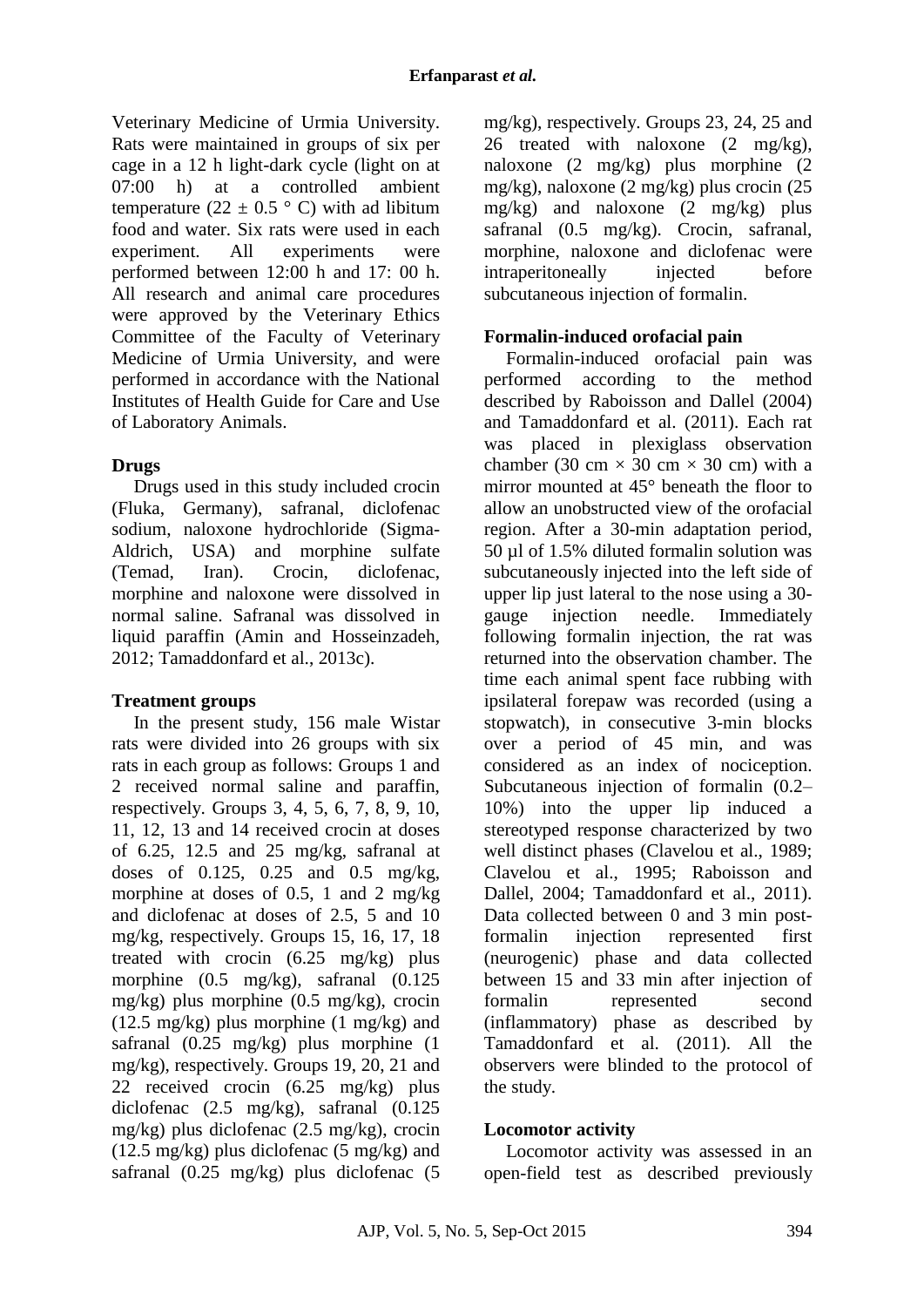(Markowska and Lukaszewska, 1981). The apparatus consisted of a wooden box measuring 120 cm  $\times$  120 cm  $\times$  50 cm. The floor of the arena was divided into 16 equal squares. To monitor the activity, animals were removed from the home cage and placed directly into one corner of the open field apparatus. The number of squares crossed with all paws (crossings) and the number of rearing were counted in a 5-min session.

#### **Study protocol**

Before rats were pain tested, they were placed in the formalin test chamber for 30 min on three successive days to minimize stress-activated pain suppressive mechanisms (Abbot and Bonder, 1997). Crocin and safranal were intraperitoneally injected 30 min before orofacial pain induction. Diclofenac was injected 25 min before subcutaneous injection of formalin into lip region. Naloxone and morphine were intraperitoneally injected 35 and 25 min before induction of orofacial pain, respectively. This time schedule was also applied for open-field test. The intraperitoneal injection volume was 1 ml/kg. The doses of crocin, safranal, morphine, diclofenac and naloxone were designed according to previous studies, which were at 12.5-100 mg/kg, 0.25-2 mg/kg, and 2-10 mg/kg, 2.5-10 mg/kg and 1-2 mg/kg, respectively (Farshid et al., 2010; Burgos et al., 2010; Boskabady et al., 2012; Tamaddonfard et al., 2013c).

#### **Statistical analysis**

The data obtained from subcutaneous injection of formalin into upper lip region were analyzed using two-way analysis of variance (ANOVA) followed by Duncan's test. Comparison among data obtained from first and second phases of formalin-induced orofacial pain were performed by one-way analysis of variance (ANOVA) followed by Duncan's test. Significance at  $p<0.05$  and p<0.01 have been given receptive in the figures.

### **Results**

With no significant differences between normal saline and paraffin treated groups on 3-min blocks nociceptive response, significant ( $p<0.05$ ) differences in face rubbing were observed among first, 6th– 11th and other 3-min blocks after subcutaneous injection of formalin in both normal saline and paraffin treated groups (Figure 1).



Figure 1. Three-min blocks of face rubbing induced by injection of formalin into the upper lip after intraperitoneal normal saline and liquid paraffin. Values are expressed as the mean  $\pm$  SEM. (n = 6 rats in each group).  $*$  p<0.05 compared with other 3-min blocks.

This means that intraperitoneal injection of paraffin had no effects on pain severity. Therefore, the obtained data from experimental groups were compared with intraperitoneal normal saline treated group. Crocin, safranal, diclofenac and morphine at doses of 6.25 mg/kg, 0.125 mg/kg, 2.5 mg/kg and 0.5 mg/kg, respectively, did not affect the first and second phases of formalin-induced orofacial pain (Figures 2A, 2B, 2C, 2D). Crocin at doses of 12.5 and 25 mg/kg, safranal at doses of 0.25 and 0.5 mg/kg, diclofenac at doses of 5 and 10 mg/kg and morphine at doses of 1 and 2 mg/kg significantly  $(p<0.05)$  reduced the second phase of face rubbing induced by upper lip injection of formalin (Figures 2A, 2B, 2C, 2D). In addition, safranal at a dose of 0.5 mg/kg also significantly  $(p<0.01)$ attenuated the first phase of pain (Figure 2B).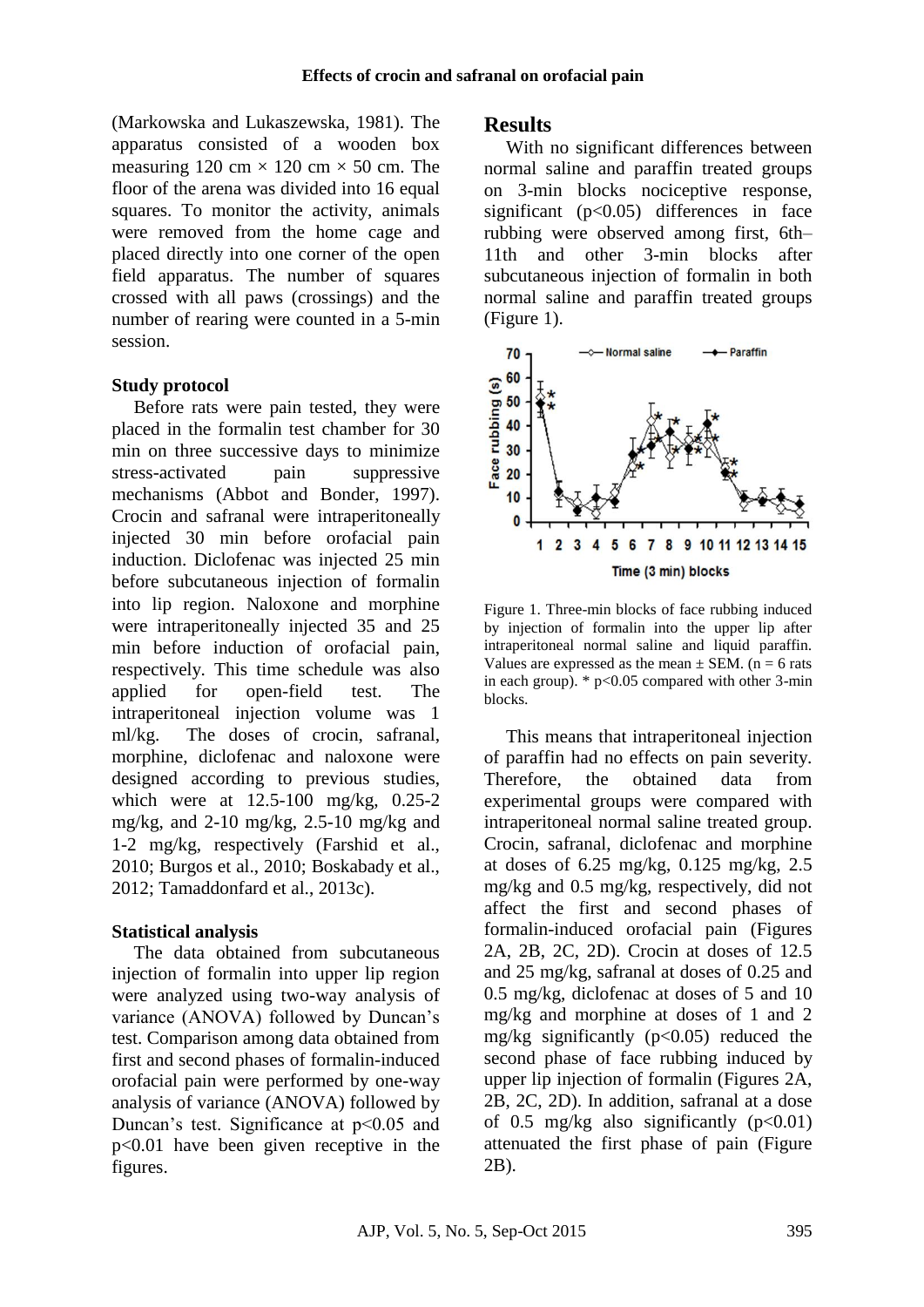

Figure 2. Effects of intraperitoneal injections of crocin (A), safranal (B), diclofenac (C) and morphine (D) on formalin-induced orofacial pain. Values are expressed as the mean  $\pm$  SEM. (n = 6 rats in each group).  $*$  p<0.05,  $\uparrow$  p<0.01 compared with normal saline treated group.

When low (sub-analgesic) doses of crocin (6.25 mg/kg) and safranal (0.125) were co-administered with a low dose of diclofenac (0.5 mg/kg), the second phase of formalin-induced pain was significantly (p<0.05) suppressed (Figure 3A). Medium (analgesic) doses of crocin (12.5 mg/kg) and safranal (0.25 mg/kg) produced significantly  $(p<0.01)$  more suppressive effects on the second phase of pain when used together with a medium dose (5 mg/kg) of diclofenac (Figure 3B).



Figure 3. Effects of combination treatments with sub-analgesic (A) and analgesic (B) doses of crocin and safranal with diclofenac on the orofacial pain induced by formalin. Values are expressed as the mean  $\pm$  SEM. (n = 6 rats in each group). \* p<0.05,  $\pm$ p<0.01 compared with normal saline treated group. §  $p<0.05$  compared with crocin (6.25 mg/kg) and safranal  $(0.125 \text{ mg/kg})$  treated groups. p<0.05 compared with crocin (12.5 mg/kg) and safranal (0.25 mg/kg) treated groups.

Co-administrations of low (subanalgesic) doses of crocin (6.25 mg/kg) and safranal (0.125 mg/kg) with a low dose of morphine  $(0.5 \text{ mg/kg})$  significantly (p<0.05) produced antinociceptive effects in the second phase of formalin-induced pain (Figure 4A). Medium (analgesic)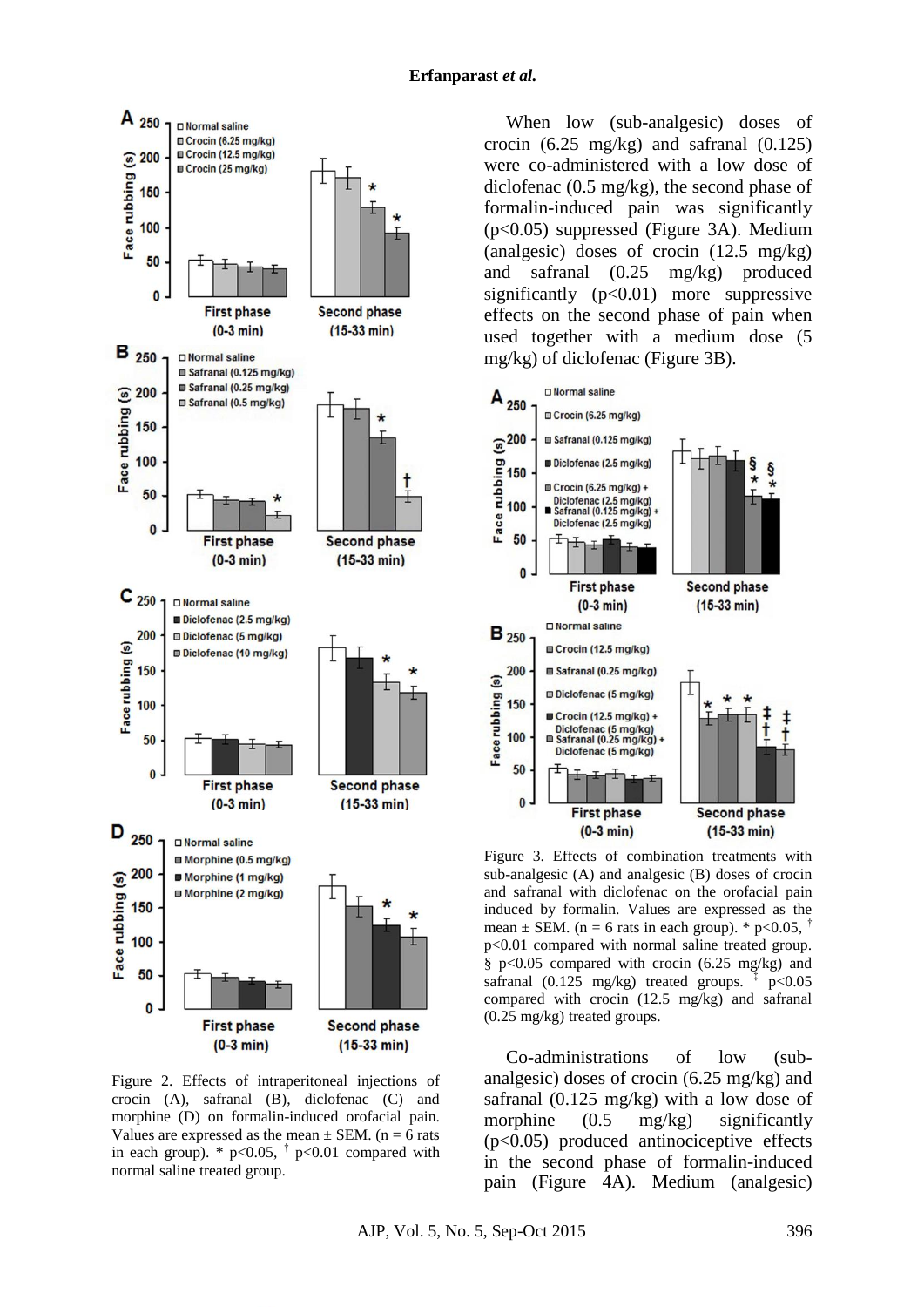doses of crocin (12.5 mg/kg) and safranal  $(0.25 \text{ mg/kg})$  significantly  $(p<0.01)$  produced suppressive effects on the second phase of pain when used together with a medium dose (1 mg/kg) of morphine (Figure 4B). The more suppressive effects were obtained in medium dose combination treatments than those observed in low dose combination treatments ( $p<0.05$ ) (Figures 4A, 4B).



Figure 4. Effects of sub-analgesic (A) and analgesic (B) doses of crocin and safranal incombination treatments with morphine on formalin-induced orofacial pain. Values are expressed as the mean ± SEM. (n = 6 rats in each group). \*  $p < 0.05$ ,  $\dagger p < 0.01$ compared with normal saline treated group.  $\S p < 0.05$ compared with crocin (6.25 mg/kg) and safranal (0.125 mg/kg) treated groups. ‡ p<0.05 compared with crocin (12.5 mg/kg) and safranal (0.25 mg/kg) treated groups. # p<0.05 compared with crocin (6.25 mg/kg) plus morphine (0.5 mg/kg) and safranal (0.125 mg/kg) plus morphine (0.5 mg/kg) treated groups.

Naloxone (2 mg/kg) alone did not change the severity of formalin-induced orofacial pain (Figure 5). Morphine (2 mg/kg)-induced antinociception was significantly  $(p<0.05)$ inhibited with 2 mg/kg of naloxone (Figure 5). Naloxone (2 mg/kg) did not inhibit the antinociceptive effects induced by 25 mg/kg of crocin and 0.5 mg/kg of safranal (Figure 5). The number of crossing and rearing were  $26.7 \pm 5.7$  and  $16 \pm 3.8$ , respectively, in intraperitoneal normal saline treated group.

All the separately and combined treatments, did not affect the number of crossing and rearing (data not shown), except of those obtained from 0.5 mg/kg of safranal and 2 mg/kg of naloxone plus 0.5 mg/kg of safranal. Safranal (0.5 mg/kg) significantly  $(p<0.01)$  decreased the numbers of crossing and rearing and naloxone did not prevent safranal-induced suppression of locomotion (Figures 6A, 6B).



Figure 5. Effects of naloxone on the antinociceptive effects induced by morphine, crocin and safranal in the formalin-induced orofacial pain. Values are expressed as the mean $\pm$ SEM. (n=6 rats in each group). \* p<0.05, † p<0.01 compared with normal saline treated group. § p<0.05 compared with morphine (2 mg/kg) treated group.



Figure 6. Effects of safranal, naloxone and naloxone plus safranal on the numbers of crossing (A) and rearing (B) in the activity box. Values are expressed as the mean  $\pm$  SEM. (n = 6 rats in each group). <sup>†</sup> p<0.01 compared with naloxone and normal saline treated groups.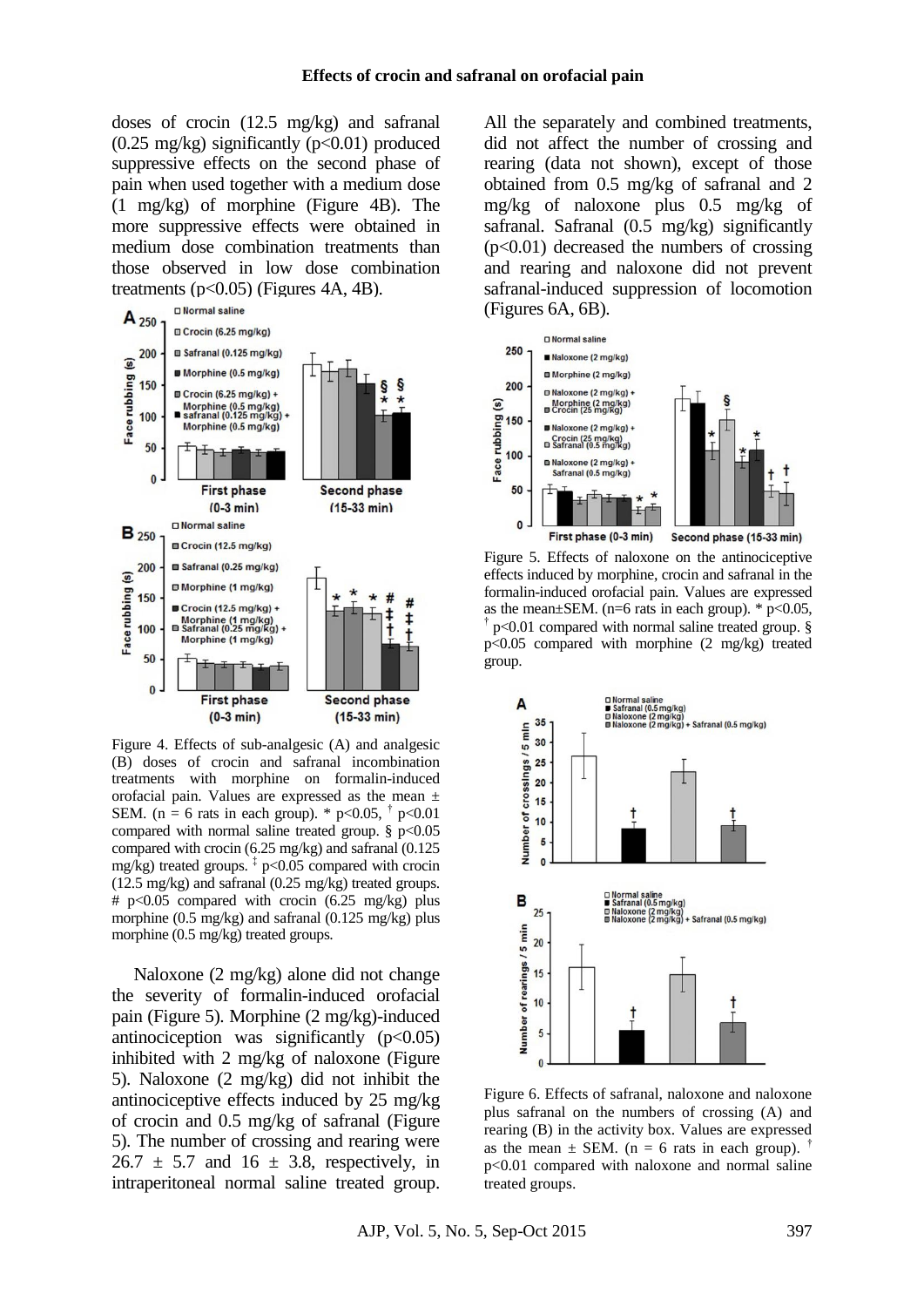# **Discussion**

The present study showed that subcutaneous injection of formalin (1.5%) into the upper lip produced a distinct biphasic pattern of face rubbing. The first (neurogenic) phase began immediately after formalin injection and declined in approximately six min, while the second (inflammatory) phase began about 15 min after formalin injection and lasted about 18 min and declined to the end of recording period (45 min). This nociceptive behavior is in agreement with other investigations (Clavelou et al., 1995; Tamaddonfard et al., 2011).

In this study, crocin and safranal, with no effect on the first phase, suppressed the second phase of formalin-induced orofacial pain. However, safranal at a high dose suppressed the first phase and produced a more suppressive effect on the second phase of formalin-induced orofacial pain. The first phase in turn may be attributed to a direct algogenic effect of formalin on the nociceptors and the second phase to release of local inflammatory mediators responsible for sensitization of primary and spinal sensory neurons and subsequent signal transduction into the brain (Tjolsen et al., 1992; Porro and Cavazzuti, 1993; Raboisson and Dallel, 2004). There are not any reports showing the effects of crocin and safranal on orofacial pain induced by formalin. Crocin dose-dependently reduced licking and biting response induced by intraperitoneal injection of formalin in rats (Tamaddonfard and Hamzeh-Gooshchi, 2010a). Moreover, systemic and intracerebroventricular (i.c.v.) injections of crocin suppressed pain response in acute trigeminal pain induced by local corneal surface application of hypertonic saline in rats (Tamaddonfard and Hamzeh-Gooshchi, 2010b). Safranal produced antinociceptive effects in paw formalin, writhing and hot plate tests in mice (Hosseinzadeh and Shariati, 2007). In addition, cold allodynia, mechanical allodynia and mechanical hyperalgesia produced by intraplantar injection of carrageenan were suppressed with intraperitoneal injections of crocin and safranal (Tamaddonfard et al., 2013c).

In chronic constriction injury model of neuropathic pain in rats, intraperitoneal injection of safranal, but not crocin, attenuated cold and mechanical allodynia as well as thermal hyperalgesia (Amin and Hosseinzadeh, 2012). Moreover, safranal suppressed sciatic nerve crush injuryinduced neuropathic pain signs in rats (Tamaddonfard et al., 2014). The results presented here are the first report showing analgesic effects for crocin and safranal in inflammatory pain arising from orofacial structures.

The results of this study showed that diclofenac suppressed the second phase of formalin-induced orofacial pain. The second phase of formalin-induced pain was also suppressed with co-administrations of sub-analgesic and analgesic doses of crocin and safranal with diclofenac. It is known that diclofenac, as other non-selective NSAIDS, is able to impair prostaglandin synthesis by the inhibition of the cyclooxygenase isozymes COX-1 and COX-2 in both, the injured tissues and the central nervous system (Vane and Botting, 1999). Some researchers have reported the involvement of COX in formalin-induced orofacial pain in mice and rats (Chichorro et al., 2004; Miranda et al., 2011). Local peripheral and intraperitoneal injections of ketorolac and diclofenac, with no effect on first phase, attenuated the second phase of orofacial formalin pain in rats (Padi et al., 2006; Erfanparast et al., 2014). Diclofenac was also used as reference drugs in studying the anti-inflammatory and analgesic mechanisms of drugs and plant extracts (Farshid et al., 2010; Torpe et al., 2011; Tamaddonfard et al., 2013c, e). Some interactions exist among COX, crocin and safranal. In Frond's Complete Adjuvant (FCA) model of arthritis in rats, crocin produced better effects than ibuprofen (a NSAID) in reducing paw swelling and serum concentrations of COX-2 and PGE2 (Hemshekhar et al., 2012). Xu et al. found that oral administration (7 days) of crocin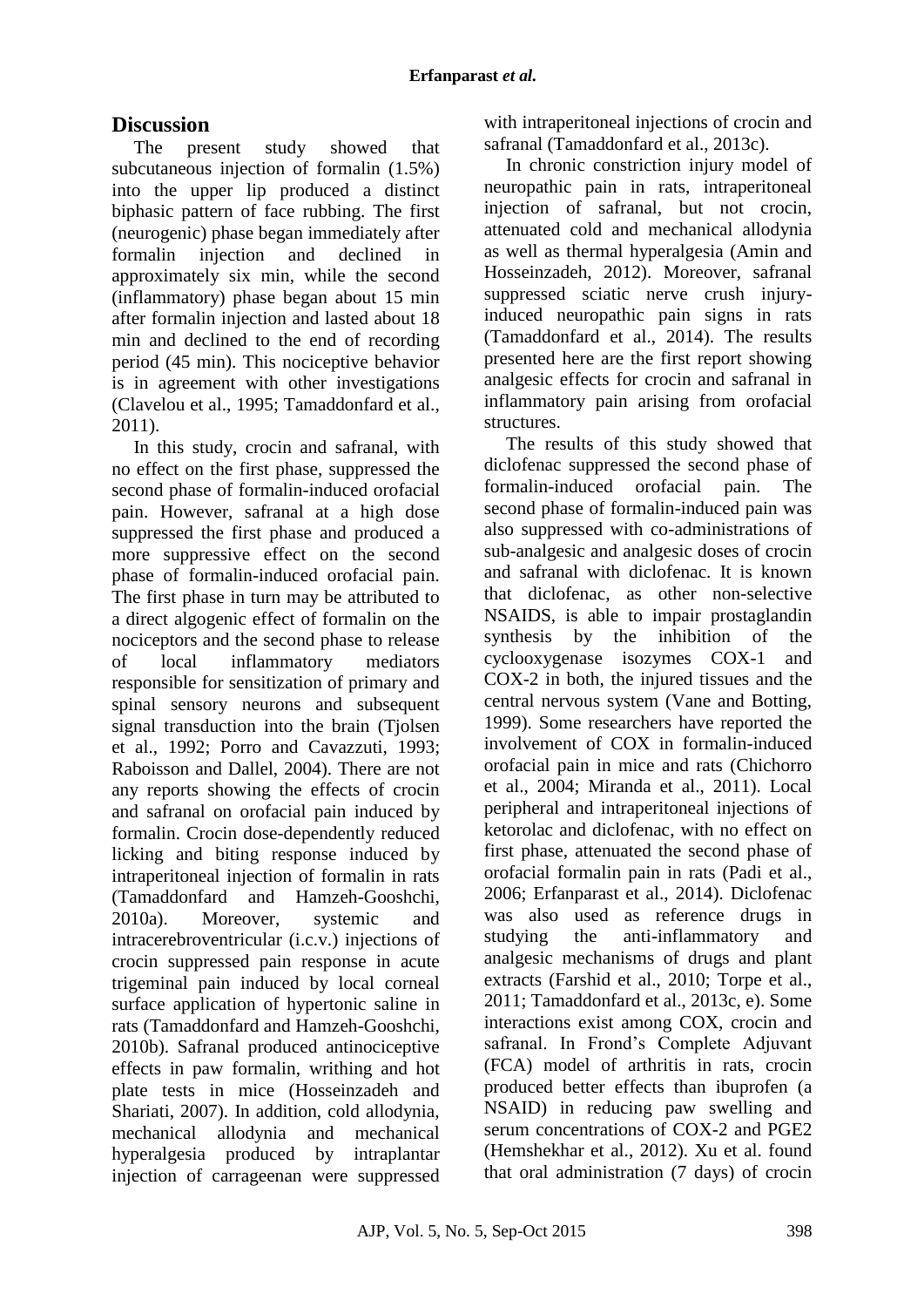(25 and 50 mg/kg) dose-dependently suppressed both phases (3 and 6 h) of carrageenan induced paw edema in rats. They also showed that crocin inhibited production of prostsglandin E2 in rat paw tissues and LPS-challenged RAW 264.7 cells (Xu et al., 2009). In addition, Tamaddonfard et al. (2013c) reported that the anti-inflammatory and antinociceptive effects produced by crocin and safranal were the same as the diclofenac did in carrageenan model of inflammatory pain in rats.

In the present study, co-administrations of sub-analgesic and analgesic doses of crocin and safranal with morphine suppressed the second phase of formalininduced orofacial pain. Moreover, morphine-, but not crocin- and safranalinduced antinociception, was inhibited by naloxone pretreatment. These findings indicate that crocin and safranal can use as adjuvant with morphine in reducing pain. In addition, opioid receptors are not involved in crocin- and safranal-induced antinociception. Morphine and naloxone frequently used to explore the role of endogenous opioid analgesic system in peripheral, spinal and supra-spinal trigeminal pain mechanisms (Luccarini et al., 1995; Eisenberg et al., 1996; Grabow and Dougherty, 2001; Tamaddonfard et al., 2011). Crocin exerted its antinociceptive effects through a naloxone-insensitive mechanism in acute trigeminal and inflammatory models of pain in rats (Tamaddonfard and Hamzeh-Gooshchi, 2010a, b). In the hot plate, writhing and formalin tests of nociception in mice, safranal through a naloxone-independent mechanism produced antinociceptive effects (Hosseinzadeh and Shariati, 2007).

Our findings showed that safranal at a high dose of 0.5 mg/kg suppressed locomotor activity in an open-field test. Locomotor activity was also suppressed with 2 mg/kg of naloxone plus 0.5 mg/kg of safranal. These mean that locomotor activity lowering effect of safranal (at a high dose) may interact with its antinociceptive effects observed on the first and second phases of pain, and this effect was not inhibited by opioid receptor antagonist, naloxone. It has been reported that safranal produces hypnotic effect with increasing the sleeping time induced by pentobarbital in mice (Hosseinzadeh and Noraei, 2009). Moreover, in a neuropathic pain model induced by chronic constriction injury, intraperitoneal injection of safranal at doses of 0.05 and 0.1 mg/kg for a period of seven days produced sedative effect by decreasing locomotor activity in an open field test in rats (Amin and Hosseinzadeh, 2012). In the present study, crocin at doses of 6.25, 12.5 and 25 mg/kg did not change locomotor activity. Indeed, crocin at a high dose of 400 mg/kg reduced crossing, sniffing, rearing and grooming in an open field test (Tamaddonfard and Hamzeh-Gooshchi, 2010a). In our study, the used doses of morphine (0.5, 1 and 2 mg/kg), naloxone (2 mg/kg) and diclofenac (2.5, 5 and 10 mg/kg) failed to affect locomotor activity. Cristiano et al. (2008) reported that intraperitoneal injections of 6 mg/kg of morphine and 20 mg/kg of diclofenac produced no sedative effect in rotarod and spontaneous locomotor tests. The experimental and clinical uses of combinations of analgesic agents have increased significantly in the last few years. The purpose is to associate two or more drugs with different mechanisms of action in hope of achieving a synergistic interaction that yields a sufficient analgesic effect with low doses of each agent, therefore, reducing the intensity and incidence of untoward effects (Curatolo et al., 2002). In this context, the use of opioid analgesics is associated with a number of adverse effects such as dizziness, sedation, constipation and respiratory depression (Benyamin et al. 2008). On the other hand, the administrations of the high dose of nonsteroidal anti-inflammatory drugs produce several adverse reactions, primarily gastrointestinal toxicity such as hemorrhages and ulcerations (Wolf et al., 1999).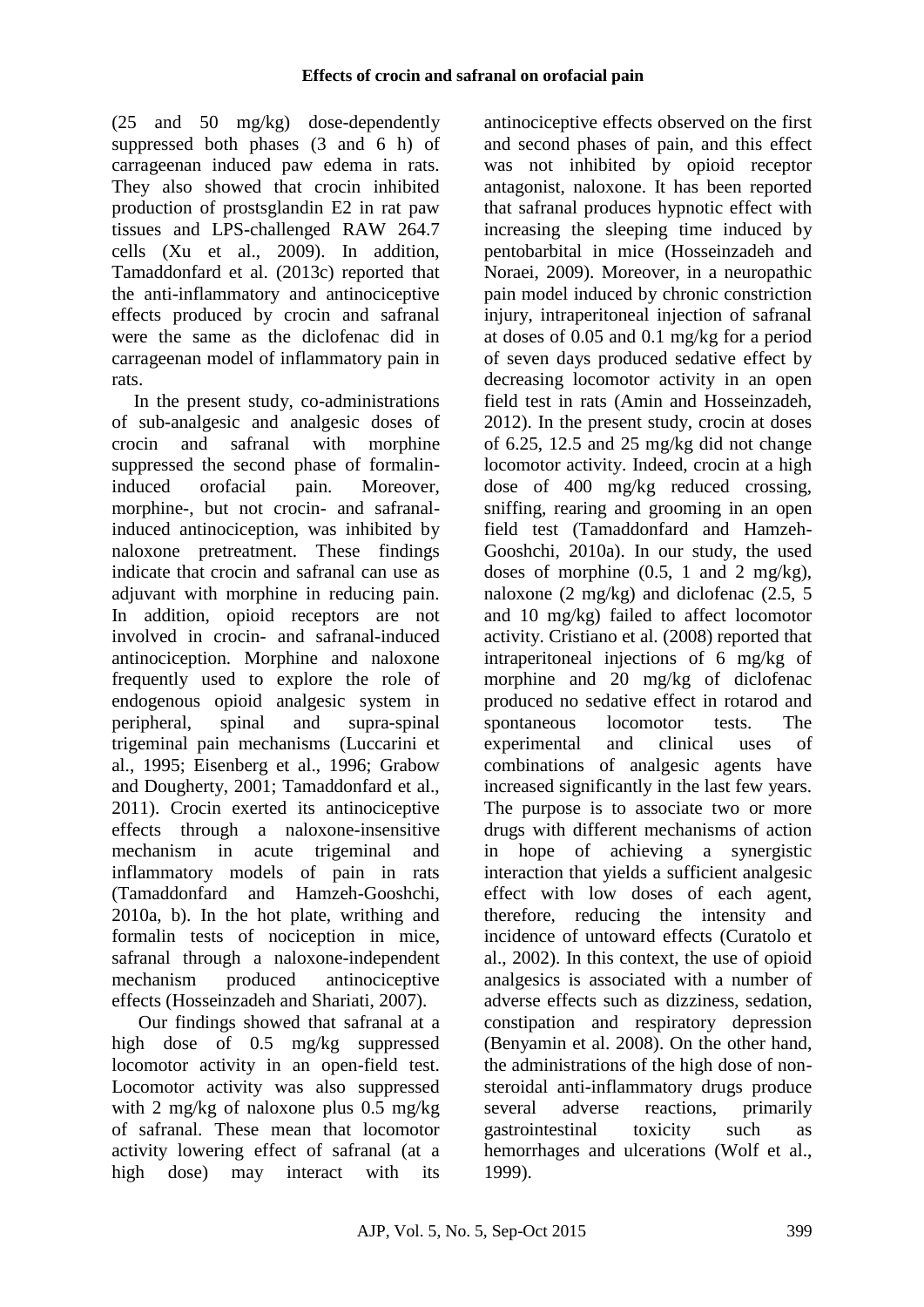In conclusion, our results showed antinociceptive effects for crocin, safranal, morphine and diclofenac. Sub-analgesic doses of crocin and safranal produced antinociceptive effects when concurrently used with sub-analgesic doses of morphine and diclofenac. By increasing the doses of crocin and safranal to the effective doses, the antinociceptive effects were more documented. In addition, opioid receptor may have not a role in antinociceptive effects induced by crocin and safranal. Crocin and safranal increased diclofenacinduced antinociception.

#### **Acknowledgment**

This work was financially supported by a grant from Urmia University (grant number: 005/D/91).

### **Conflict of interest**

The authors declare that there are no conflicts of interest.

## **References**

- Abbott FV, Bonder M. 1997. Options for management of acute pain in the rat. Vet Rec, 140: 553-557.
- Amin B, Hosseinzadeh H. 2012. Evaluation of aqueous and ethanolic extracts of saffron, Crocus sativus L, and its constituents, safranal and crocin in allodynia and hyperalgesia induced by chronic constriction injury model of neuropathic pain in rats. Fitoterapia, 83: 888-895.
- Assimopolou AN, Sinakos Z, Papageorgiou VP. 2005. Radical scavenging activity of Crocus sativus L. extract and its bioactive constituents. Phytother Res, 19: 997-1000.
- Benyamin R, Trescot AM, Datta S, Buenaventura R, Adlaka R, Shegal N, Glaser SE, Vallejo R. 2008. Opioid complications and side effects. Pain Physician, 11: S105-S120.
- Bongenhielm U, Boissonade FM, Westermark A, Robinson,PP, Fried K. 1999. Sympathetic nerve sprouting fails to occur in the trigeminal ganglion after peripheral nerve injury in the rat. Pain, 82: 283-288.
- Boskabady MH, Tabatabaee A, Byrami G. 2012. The effect of the extract of Crocus

sativus and its constituent safranal, on lung inflammation of ovalbumin sensitized guinea-pigs. Phytomedicine, 19: 904-911.

- Burgos E, Pascual D, Martin MI, Goicoechea C. 2010. Antinociceptive effect of cannabinoid agonist, WIN 55, 212-2, in the orofacial and temporomandibular formalin test. Eur J Pain, 14: 40-48.
- Chichorro JG, Lorenzetti BB, Zampronio AR. 2004. Involvement of bradykinin, cytokines, sympathetic amines and prodtaglandins in formalin-induced orofacial nociception in rats. Br J Pharmacol, 141: 1175-1184.
- Clavelou P, Dallel R, Orliaquest T, Woda A, Raboisson P. 1995. The orofacial formalin test in rats: effects of different formalin concentrations. Pain, 62: 295-301.
- Clavelou P, Pajot J, Dallel R, Raboisson P. 1989. Application of the formalin test to the study of orofacial pain in the rat. Neurosci Lett, 103: 349-353.
- Cristiano MP, Cardoso DC, de Siva Panula MM, Costa-Campos L. 2008. Antinociceptive effect of a ruthenium complex in mice. Auton Autacoid Pharmacol, 28: 103-108.
- Curatolo M, Sveticic G. 2002. Drug combination in pain treatment: a review of the published evidence and a method for finding the optimal combination. Best Prac Res Clin Anaesthesiol, 16: 507-519.
- Duale C, Sierralta F, Dallel R. 2007. Analgesia induced by morphine microinjected into the nucleus raphe magnus: effect on tonic pain. Curr Drug Deliv, 4: 181-184.
- Eisenberg E, Vos BP, Strassman AM. 1996. The peripheral antinociceptive effect of morphine in a rat model of facial pain. Neuroscience, 72: 519-525.
- Erfanparast A, Escort M, Tamaddonfard E, Maroufi S, Kazemi- Shojaei S, Dabbaghi M, Taati M. 2014. Systemic and local peripheral injections of vitamin  $B_{12}$ suppressed orofacial nociception induced by formalin in rats. Drug Res (Stuttg), 64: 85-90.
- Farshid AA, Tamaddonfard E, Yahyaee F. 2010. Effects of histidine and Nacetylcysteine on diclofenac-induced antiinflammatory response in acute inflammation in rats. Indian J Exp Biol, 48: 1136-1142.
- Gadrdoost B, Vafaei AA, Rashidy-Pour A, Hajisoltani R, Bandegi AR, Motamedi F, Haghighi S, Sameni HR, Pahlavan S. 2011.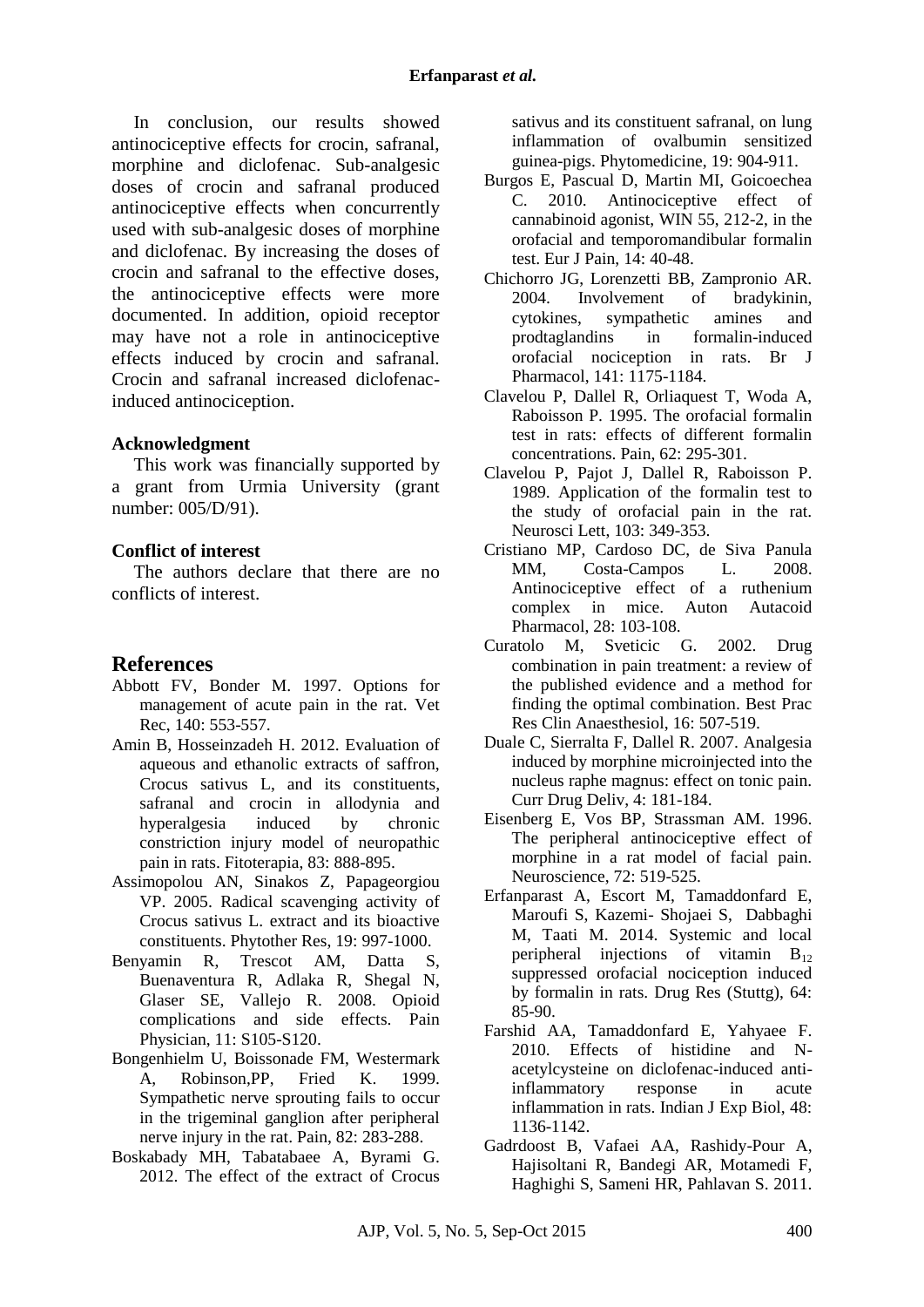Protective effects of saffron extract and its active constituent crocin against oxidative stress and spatial learning and memory deficts induced by chronic stress in rats. Eur J Pharmacol, 667: 222-229.

- Ganzberg S. 2010. Pain management part II: Pharmacological management of chronic orofacial pain. Anesth Prog, 57: 114-118.
- Grabow TS, Dougherty PM. 2001. Cervicomedullary intrathecal injection of morphine produces antinociception in the orofacial formalin test in the rat. Anesthesiology, 95: 1427-1434.
- Guy N, Chalus M, Dallel R, Voisin DL. 2005. Both oral and caudal parts of the spinal trigeminal nucleus project to the somatosensory thalamus in the rat. Eur J Neurosci, 21: 741-754.
- Hemshekhar M, Sebastian Santhosh M, Sunitha K, Thushara, RM, Kemparaju K, Rangappa KS, Girish K. 2012. A dietary colorant crocin mitigates arthritis and associated secondary complications by modulating cartilage deteriorating, inflammatory mediators and antioxidant status. Biochimie, 94: 2723-2733.
- Hosseinzadeh H, Noraei NB. 2009. Anxiolytic and hypnotic effect of Crocus sativus aqueous extract and its constituents, crocin and safranal, in mice. Phytother Res, 23: 768-774.
- Hosseinzadeh H, Shariaty V (2007). Antinociceptive effects of safranal, a constituent of Crocus sativus (saffron), in mice. Pharmacologyonline, 2: 498-503
- Luccarini P, Cadet R, Saade M, Woda A. 1995. Antinociceptive effect of morphine microinjections into the spinal trigeminal subnucleus oralis. Neuroreport 6: 365-368.
- Markowska A, Lukaszewska I. 1981. Openfield behavior in rats with frontomedial cortical, neostratal or hippocampal lesions. Acta Neurobiol Exp, 41: 197-210.
- Maroon JC, Bost JW, Marron A. 2010. Natural anti-inflammatory agents for pain relief. Surg Neurol Int, 1: 80.
- Melnyk JP, Wang S, Marcone MF. 2010. Chemical and biological properties of the world's most expensive spice: Saffron. Food Res Int, 43: 1981-1989
- Miranda HF, Noriegam V, Sierralta F, Prieto JC. 2011. Interaction between dexibuprofen and dexketoprofen in the orofacial formalin test in mice. Pharmacol Biochem Behav, 97: 423-427.
- Nam KN, Park YM, Jung HJ, Lee JY, Min BD, Park SU, Jung WS, Cho KH, Kang I, Hong JW, Lee EH. 2010. Anti-inflammatory effects of crocin and crocetin in rats brain microglial cells. Eur J Pharmacol, 648: 110-116.
- Padi SS, Naidu PS, Kulkarni SK. 2006. Involvement of peripheral prostaglandins in formalin-induced nociceptive behaviors in the orofacial area of rats. Inflammopharmacology, 14: 57-61.
- Porro CA, Cavazzuti M. 1993. Spatial and temporal aspects of spinal cord and brainstem activation in the formalin pain model. Prog Neurobiol, 41: 565-607.
- Rios JL, Recio MC, Ginger RM, Manz S. 1996. An update review of saffron and its active constituents. Phytother Res, 10: 189-193.
- Raboisson P, Dallel R. 2004. The orofacial formalin test. Neurosci Biobehav Rev, 28: 219-226.
- Sarlani E, Balciunas BA, Grace EG. 2005. Orofacial pain—Part I: Assessment and management of musculoskeletal and neuropathologic causes. AACN Clin Issues, 16: 333-346.
- Schmidt M, Betti G, Hensel A. 2007. Saffron in phytotherapy: pharmacology and clinical uses. Wien Med Wochenschr, 157: 315-319.
- Sessle BJ. 2011. Peripheral and central mechanisms of orofacial inflammatory pain. Int Rev Neurobiol, 97: 179-206.
- Suleyman H, Demican B, Karagoz Y. 2007. Anti-inflammatory and side effects of cyclooxygenase inhibitors. Pharmacol Rep, 59: 247-258.
- Tal M, Devor M. 1992. Ectopic discharge in injured nerves: comparison of trigeminal and somatic afferent. Brain research, 579: 148-151.
- Tamaddonfard E, Farshid AA, Ahmadian E, Hamidhoseyni A. 2013a. Crocin enhanced functional recovery after sciatic nerve crush injury in rats. Iran J Basic Med Sci, 16: 83- 90.
- Tamaddonfard E, Farshid AA, Asri-Rezaee S, Javadi S, Khosravi V, Rahman B, Mirfakhraee Z. 2013b. Crocin improved learning and memory impairments in streptozotocin-induced diabetic rats. Iran J Basic Med Sci, 16: 91-100.
- Tamaddonfard E, Farshid AA, Eghdami K, Samadi F, Erfanparast A. 2013c. Comparison of the effects of crocin, safranal and diclofenac on local